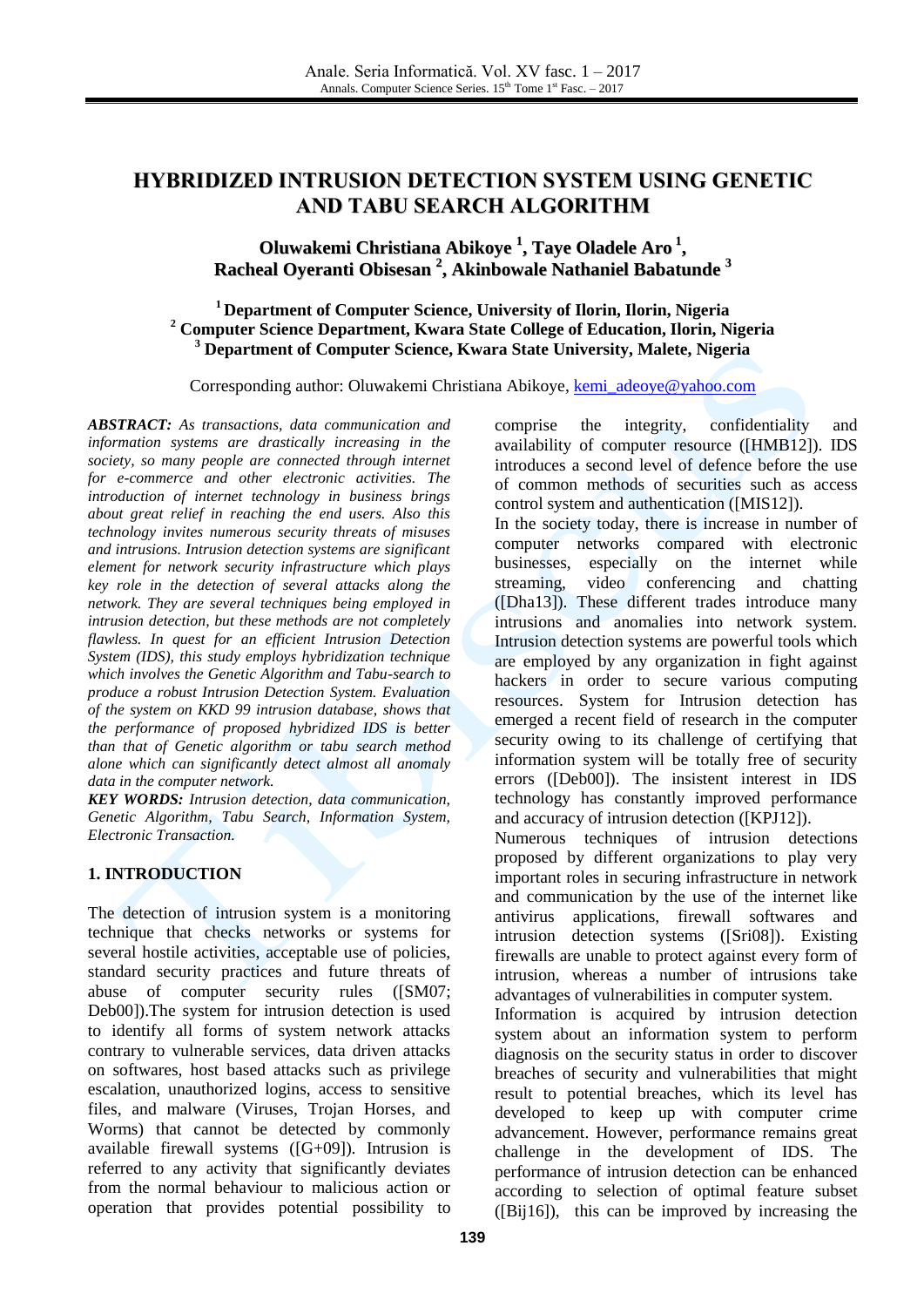recognition rates and diminishing false positives. In this study, multi-level algorithms which are Genetic Algorithm combine with K-Nearest Neighbour and Tabu Search were applied in the development of intrusion detection system in order to obtain a robust intrusion detection system.

### **2. CATEGORY OF INTRUSION DETECTION SYSTEM**

Intrusion Detection System can be divided into two major types subject to the type and information source used to identify security flaws ([PYM14]) . These include:

i. Host Based Intrusion Detection (HIDS):- This is a application software set up on a system which observes activity only on that local system against internal or external attacks ([Bij16]). It connects directly to the operating system with no any information of low-level network traffic. HIDS assesses information located on one or many host systems including contents of files in application and operating systems.

ii. Network Based Intrusion Detection (NIDS): It evaluates information captured from network communications, study the network in which stream of packets travel across as shown in figure 1. The NIDS examines network traffic at the whole layers of the open systems interconnection (OSI) model to conduct decision about goal of the traffic and analyze for suspicious activity ( $[K+13]$ ). NIDS can be a dedicated hardware machine or a software application running on a computer network.



**Figure 1. Intrusion Detection System in Computer System ([SRI08])**

## **3. TECHNIQUES IN INTRUSION DETECTION**

The two basic types of intrusion detection techniques are Anomaly Detection and Misuse Detection ([KV02]).

(i)Anomaly Detection: - This is the comparison of user's activities with the recognized behaviour of attackers trying to gain access to a system ([RS14]). This approach is designed to reveal the forms of behaviour extremely not normal and anything that widely deviates from it is considered as a potential intrusion ([KI10]).

(ii)Misuse Detection (Pattern Based Detection): - It is referred to as signature based detection, which identifies threats using predefined pattern ([DM15]). The technique employs signature detection to discriminate between anomaly and attacks, it checks for a new activity in the knowledge base ([DL12]).

### **4. GENETIC ALGORITHM (GA)**

This is a computational method motivated by evolutionary biology such as inheritance, selection and recombination ([Deb00]). The technique is based on Darwinian's principle of evolution and survival of fittest to optimize a population of candidate solutions towards a predefined fitness ([Paw13]). GA uses an evolution and natural selection that uses a chromosome-like data arrangement and evolve the chromosomes using selection, recombination and mutation operators. The GA method usually begins with randomly generated population of chromosomes, which denote all possible solution of a problem that are considered by candidate solutions. This technique is used to obtain optimal solutions to specific problem in computer security. According to the attributes of the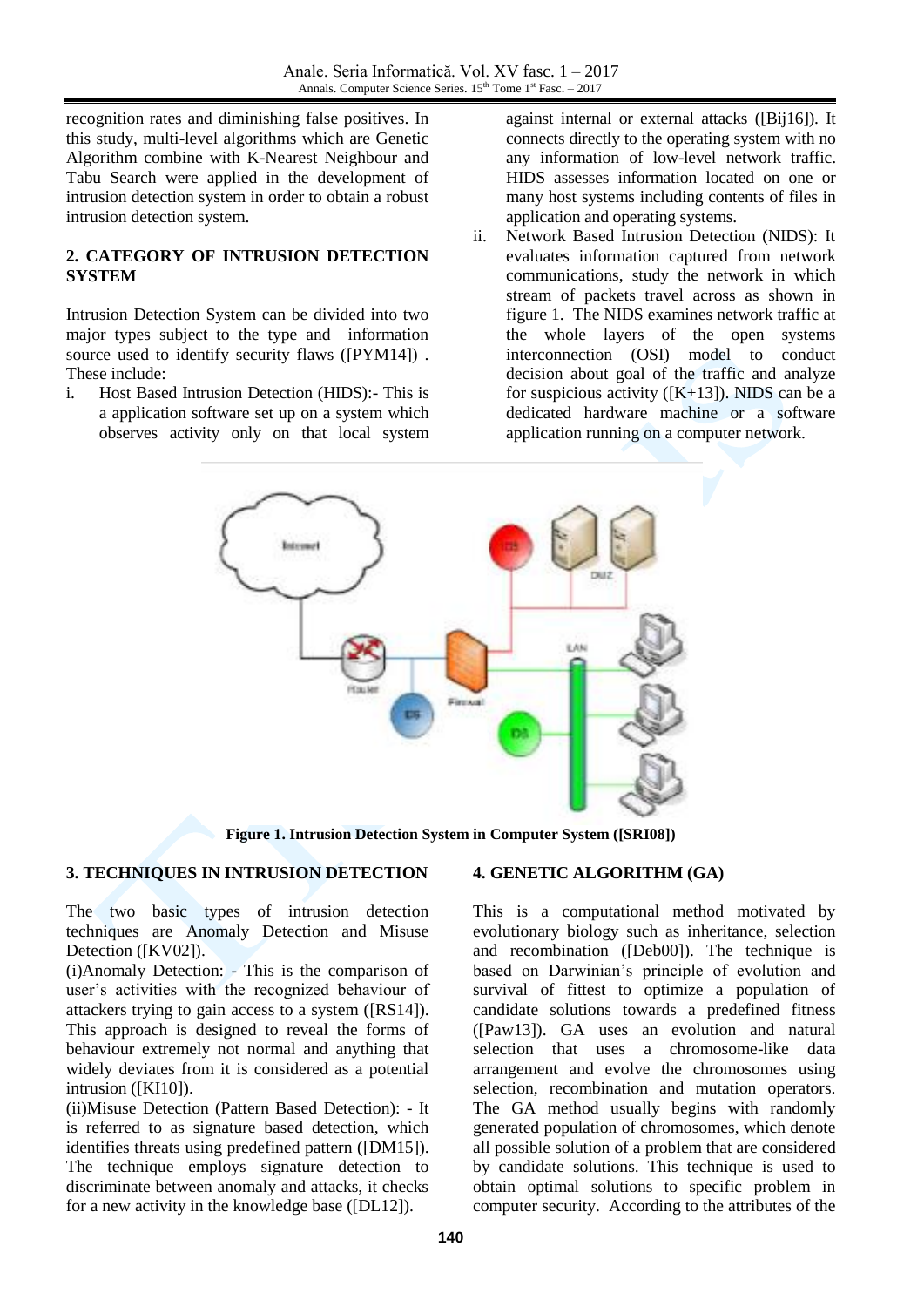problem, different positions (genes) of each chromosome are encoded as bits, characters, or numbers. An evaluation function is used to calculate the "goodness" of each chromosome. Two basic operators; crossover and mutation are used to simulate the natural reproduction and mutation of

species during evaluation. The selection of chromosomes for survival and combination is biased towards the fittest chromosomes. The architecture of Genetic Algorithm and the process in Genetic Algorithm are illustrated in figure 2 and figure 3.



**Figure 2: Architecture of IDS Using Genetic Algorithm ([SM07])**



**Figure 3. Operation of a Genetic Algorithm ([GZA05])**

### **5. TABU SEARCH ALGORITHM**

Tabu Search is a global heuristic approach (metaheuristic) that guides against falling into local optima by producing a special list referred to as tabu ([Mus06]). One of the major components of Tabu Search is its application of adaptive memory, which provides a more flexible search behaviour. Memorybased strategies are therefore the hallmark of tabu search techniques, founded on a quest for "integrating principles," by which alternative forms

of memory are appropriately combined with effective strategies for exploiting them.

### **6. RELATED WORK**

Genetic Algorithm can be employed in different ways in Intrusion Detection Systems. Several works have been done using GA for intrusion detection system. These include:

Gong et al.([GZA05]) presented GA for intrusion detection. For the derivation and encoding of rules seven network features including both categorical and quantitative data fields were used. To judge the quality of each rule, a simple but efficient and flexible fitness were applied in the study. Depending on the selection of fitness function weight values, the generated rules can be used to either generally detect network intrusions or precisely classify the types of intrusions.

Purushottam et al. ([PYM14]) proposed available studies on Genetic Algorithm based Network Intrusion Detection Systems (NIDS). The work evalauted several systems implemented using GA, Accuracy, detection rate and false alarm rate against KDD cup database. Implementation of intrusion detection system using Genetic Algorithm ([JG14]), GA was applied to develop set of classification rules from audit data and support confidence frame work was utilized as fitness function to judge the quality of each rule. The generated rules were used to detect and classify network intrusion. Experimental results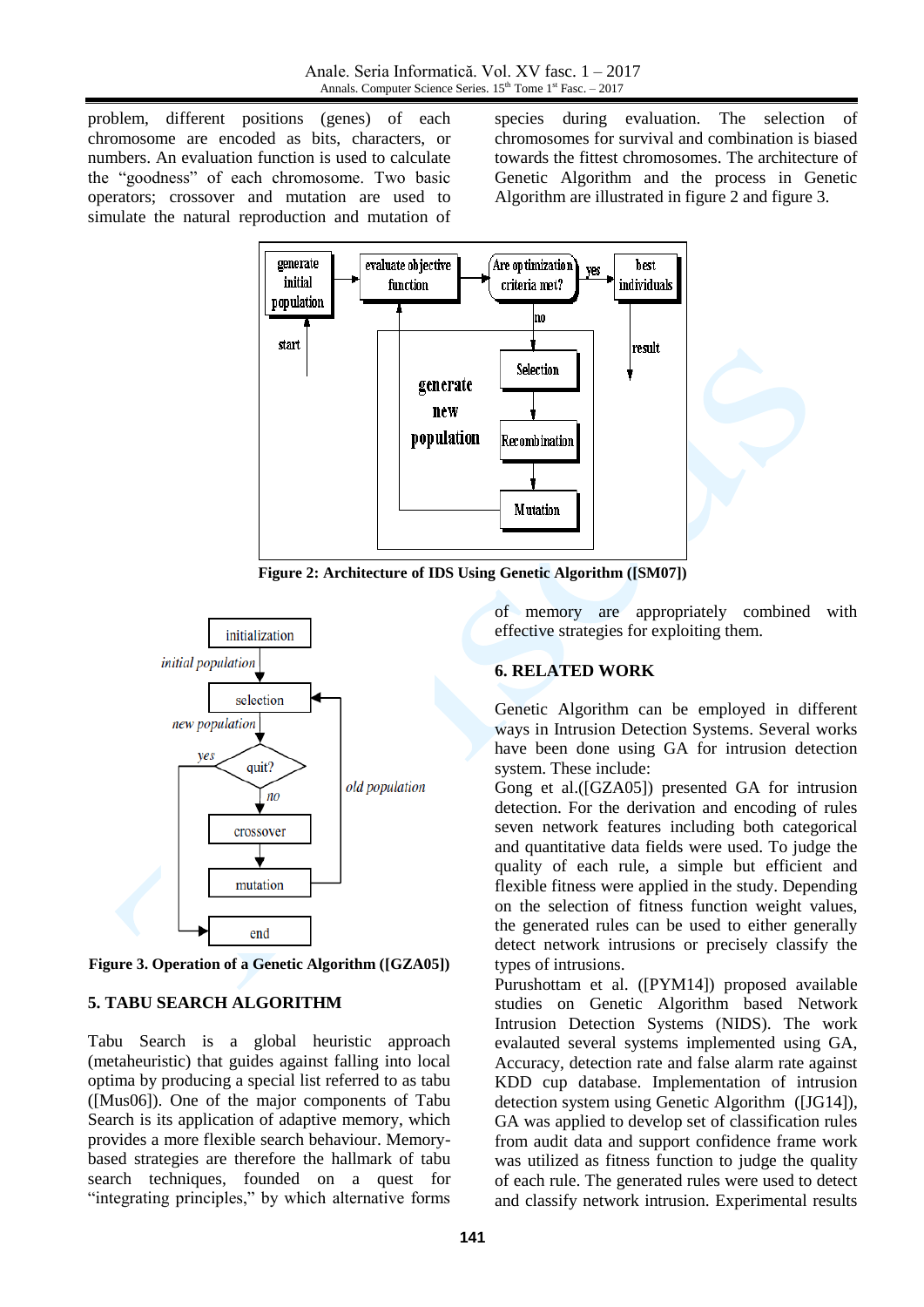showed more effective detection rates on benchmark DARPA datasets.

Dhak and Lade ([DL12]) presented intrusion detection technique based on Geentic Algorithm for identification of malicious packets on the network and ultimately help to block the respective IP addresses. The training was done on the predefined data rules. The testing was done on the entries generated by the firewall system of machine in pfirewall.log file. The proposed system can be integrated with any of the IDS system to improve the efficiency and the performance of the same.

Ehab and Nasereddin ([EN10]) developed a Genetic Algorithm for Intrusion Detection System in a network security. The system considered temporal and spatial information of network connections in encoding network connection information into rules in IDS. The network traffic used for implementing GA was a preclassified data set which differentiated normal network connections from anomalous ones. Dataset was collected using network sniffers (a program used to record network traffic without doing something harmful). The dataset was manually classified based on the knowledge of experts. The rules generated were good enough for filtering new network traffic. The various attributes of network connections used for generating rules were: source IP address, destination IP address, source port number, destination port number, duration, state, protocol, number of bytes sent by originator, number of bytes send by responder. The proposed system contributed towards identification of complex anomalous behaviour.

Ojugo et al. ([O+12]) presented a Genetic Algorithm based approach which employed classification rules derived from network audit data for network intrusion detection. The system employed a set of classification rule derived from network audit data and support confidence framework, which utilized as fitness function to judge the quality of each rule. Effective intrusion detection system using Genetic Algorithm for MANETs ([TU16]). The study designed a three level hybrid framework for IDS/IPS for MANETs. The new design used evolutionary based scheme with GA to detect unknown types of attacks. The proposed system detected signature based attacks and unknown attacks in MANETs.

## **7. METHODOLOGY**

The proposed system combined GA and Tabu Search for embedded hybridization method. Genetic algorithm was applied as a first step, Tabu Search technique was used at final step to enhance the solution quality. In the system implementation, each generated chromosome by GA was a solution which then passed through crossover and mutation operation. After every mutation, solution entered tabu list and among of all the solutions. The best chromosome was selected as a best solution with the better fitness value. The proposed IDS system was divided into two main phases: Pre-calculation Phase and the Detection Phase. Listing 1 depicts major steps in Pre-calculation phase, where a set of chromosome is created using training data. The chromosome set was used in the next phase for the purpose of comparison.

**Listing 1**. Significant Steps in Pre-calculation Phase Algorithm: Initialize chromosomes for comparison Input: Network audit data (for training)

- Output: A set of chromosomes
	- 1. Range = 0.125
	- 2. For each training data
		- 3. If it has neighboring chromosome within Range
		- 4. Merge it with the nearest
			- chromosome
		- 5. Else
		- 6. Create new chromosome with it
		- 7. End if
		- 8. End for

**Listing 2**: It shows major steps in Detection stage, a population was created for test data and

going through evaluation analyses (crossover, mutation and selection). The precalculated set of chromosomes were used in this phase to find out fitness of each chromosome of the population.

### **Listing 2. Significant Steps in Detection**

Algorithm: Predict data/intrusion type (using GA) Input: Network audit data (for testing), Precalculated set of chromosomes Output: Type of data.

- 1. Initialize the population
- 2. CrossoverRate =  $0.15$ , MutationRate =  $0.35$
- 3. While number of generation is not reached
- 4. For each chromosome in the population
- 5. For each precalculated chromosome
- 6. Find fitness
- 7. End for
- 8. Assign optimal fitness as the fitness of that chromosome
- 9. End for
- 10. Remove some chromosomes with worse fitness

11. Apply crossover to the selected pair of chromosomes of the population

- 12. Apply mutation to each chromosome of the population
- 13. End While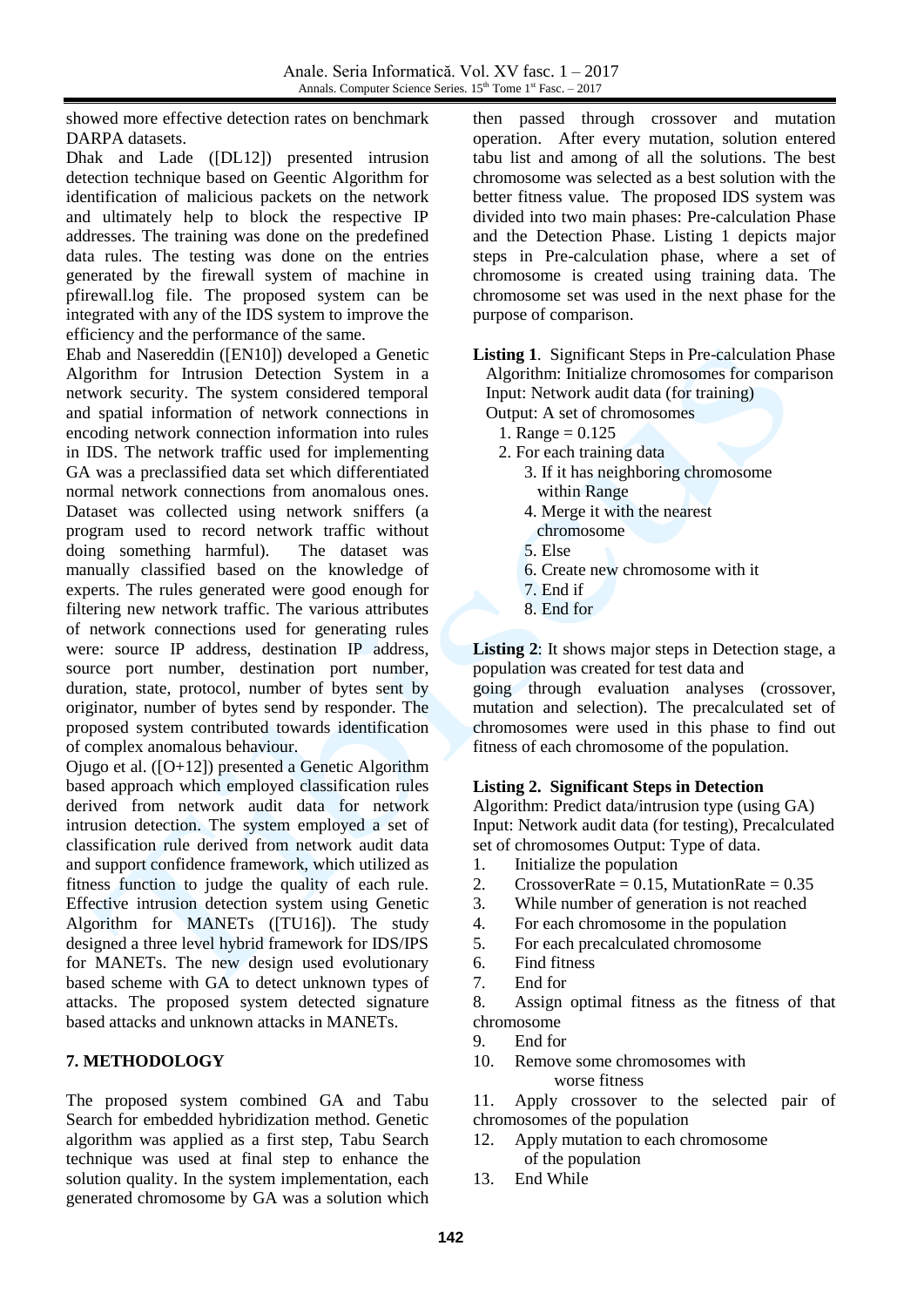

**Figure 4. Hybridized Intrusion Detection System**

### **8. DATASET**

The dataset used in this work was divided into two groups. A total number of 1499 data extracted from the Standard dataset in KDD Cup 1999 Computer network intrusion detection with two class of attacks considered. The attacks forms the basis of the class category for which the dataset was grouped into DoS and Probe. The cross validation method was applied to validate and predict new instances. 10 folds were used to partition the data. The system was trained for each fold using all the data outside the fold. The performance of the system was tested by using the data inside the fold.

#### **9. EXPERIMENTAL RESULTS AND ANALYSIS**

(a) The loaded sample of database for selection using Tabu and GA Algorithm is shown in figure 5. (b) Figure 6 indicates the loaded database in the tabu search which considers the first stage feature selection. The features with good near solution optimum solution were picked.

(c) Optimization of Genetic Algorithm which involves the GA subset feature and KNN Classification is illustrated in figure 7.

(d) Figure 8 presents a total number of ten relevant and optimal features selected by the Genetic Algorithm.

(e) The confusion matrix shows the prediction of the class based on the three class label, the result of the tabu search for feature selection, GA for subset feature selection and hybridized KNN as shown in figure 9.

% OF correctly classified=83.56% % OF incorrectly classified=16.44% TRUE POSITVE RATE=0.8356 FALSE NEGATIVE RATE=0.1644 RECALL=0.731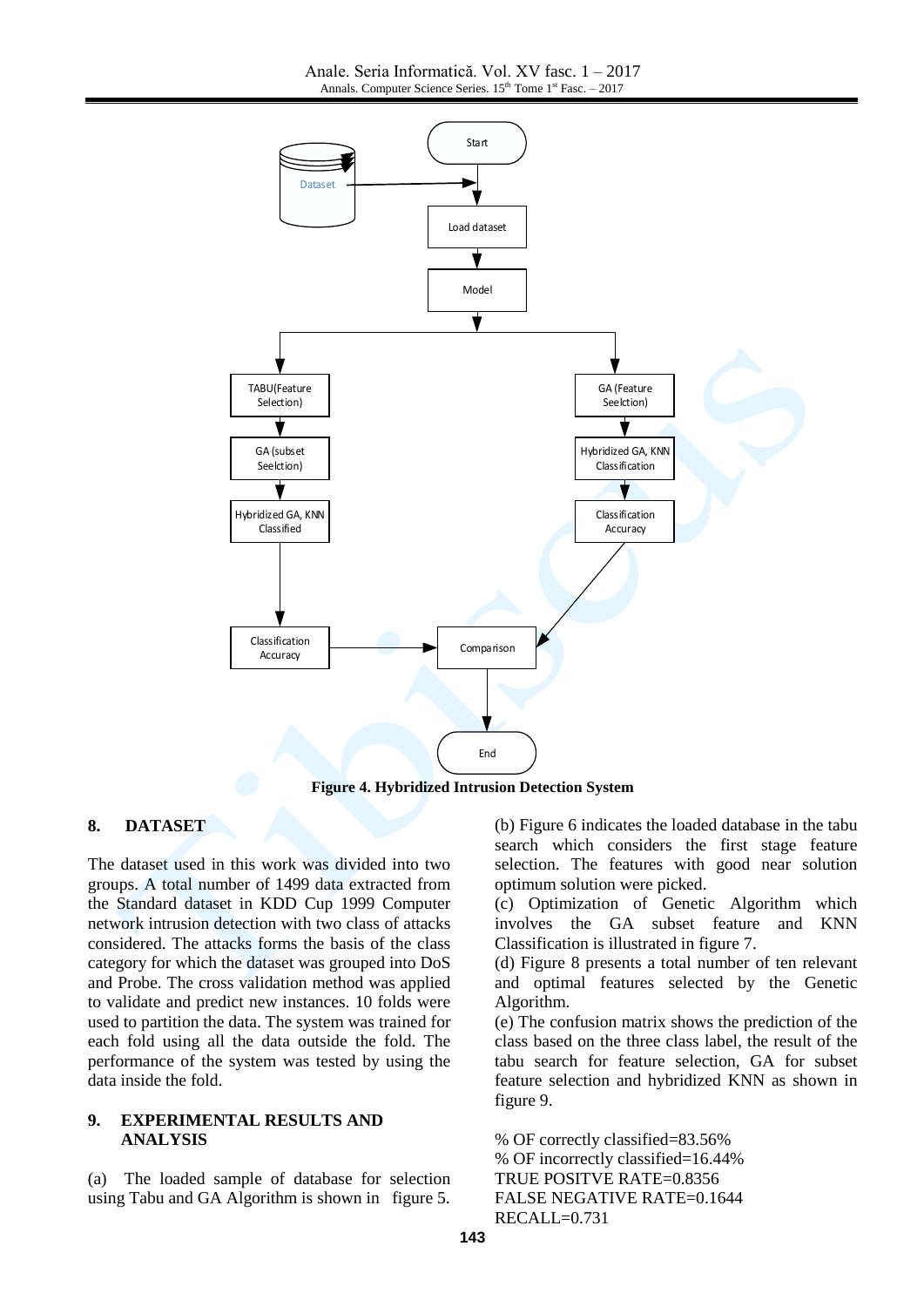Anale. Seria Informatică. Vol. XV fasc. 1 – 2017 Annals. Computer Science Series.  $15<sup>th</sup>$  Tome  $1<sup>st</sup>$  Fasc. – 2017

PRECISION=0.8356 DoS was replaced with a numeric value of 1 for class labelling TRUE POSITIVE RATE=100% FALSE POSITIVE RATE=0% Normal was replaced with a numeric value of 2 for class labelling

### TRUE POSITIVE RATE=100% FALSE POSITIVE RATE=0% Probe was replaced with a numeric value of 3 for class labelling TRUE POSITIVE RATE=50.7% FALSE POSITIVE RATE=49.3%

|           | INTRUSION DETECTION SYSTEM TABU SEARCH, GENETIC ALGORITHM AND KNN |                |                             |              |                       |      |      |                |           |                       |                |                         |
|-----------|-------------------------------------------------------------------|----------------|-----------------------------|--------------|-----------------------|------|------|----------------|-----------|-----------------------|----------------|-------------------------|
| Load Data | dataset.xlsx                                                      |                | <b>41 Attributes Loaded</b> |              |                       |      |      |                |           | 1236 Instances Loaded |                |                         |
|           |                                                                   |                | $\mathbf{1}$                |              | $\overline{2}$        | 3    | 4    |                | 5         | 6                     | $\overline{1}$ |                         |
|           | -TABU & GA                                                        | $\mathbf{1}$   | duration                    |              | protocol type service |      | flag |                | src bytes | dst bytes             | land           | ۸                       |
|           | <b>Feature Selection</b>                                          | $\overline{2}$ |                             | $\bullet$    | 181                   | 5450 |      | $\mathbf{0}$   |           | $\mathbf{0}$          | $\mathbf{0}$   | $\overline{\mathbf{0}}$ |
|           |                                                                   | 3              |                             | 0            | 239                   | 486  |      | $\mathbf{0}$   |           | 0                     | 0              | $\mathbf 0$             |
|           | Tabu Search Selection                                             | 4              |                             | $\mathbf{0}$ | 235                   | 1337 |      | $\mathbf{0}$   |           | $\mathbf{0}$          | $\mathbf{0}$   | $\mathbf{0}$            |
|           | <b>Subset Feature Selection &amp;</b>                             | 5              |                             | 0            | 219                   | 1337 |      | 0              |           | 0                     | $\bullet$      | $\mathbf{0}$            |
|           | <b>Classification</b>                                             | 6              |                             | 0            | 217                   | 2032 |      | $\mathbf{0}$   |           | $\mathbf{0}$          | 0              | $\mathbf{0}$            |
|           | Genetic Algorithm/KNN                                             | $\overline{7}$ |                             | $\mathbf{0}$ | 217                   | 2032 |      | $\mathbf{0}$   |           | 0                     | 0              | $\mathbf{0}$            |
|           |                                                                   | 8              |                             | $\mathbf{0}$ | 212                   | 1940 |      | $\mathbf{0}$   |           | 0                     | $\mathbf 0$    | $\mathbf{0}$            |
|           |                                                                   | 9              |                             | $\mathbf{0}$ | 159                   | 4087 |      | $\mathbf{0}$   |           | 0                     | 0              | 0                       |
|           | <b>GA ONLY --</b>                                                 | 10             |                             | 0            | 210                   | 151  |      | $\mathbf{0}$   |           | 0                     | $\bf{0}$       | 0                       |
|           | <b>Subset Feature Selection &amp;</b>                             | 11             |                             | $\mathbf{0}$ | 212                   | 786  |      | 0              |           | 0                     | $\mathbf{0}$   | 1                       |
|           | <b>Classification</b>                                             | 12             |                             | $\mathbf{0}$ | 210                   | 624  |      | $\overline{0}$ |           | $\mathbf{0}$          | $\mathbf{0}$   | $\mathbf{0}$            |
|           |                                                                   | 13             |                             | $\mathbf{0}$ | 177                   | 1985 |      | $\mathbf{0}$   |           | $\mathbf{0}$          | $\bullet$      | 0                       |
|           | Genetic Algorithm/KNN                                             | 14             |                             | $\mathbf{0}$ | 222                   | 773  |      | $\mathbf{0}$   |           | $\mathbf{0}$          | $\mathbf{0}$   | $\mathbf{0}$            |
|           |                                                                   | 15             |                             | 0            | 256                   | 1169 |      | 0              |           | 0                     | $\bullet$      | $\mathbf{0}$            |
|           | <b>RESULT -</b>                                                   | 16             |                             | 0            | 241                   | 259  |      | $\mathbf{0}$   |           | $\mathbf{0}$          | $\mathbf{0}$   | $\mathbf{0}$            |
|           |                                                                   | 17             |                             | 0            | 260                   | 1837 |      | $\mathbf{0}$   |           | 0                     | 0              | 0                       |
|           |                                                                   | 18             |                             | $\mathbf{0}$ | 241                   | 261  |      | $\mathbf{0}$   |           | $\mathbf{0}$          | $\mathbf{0}$   | $\mathbf{0}$            |
|           |                                                                   | 19             |                             | 0            | 257                   | 818  |      | $\mathbf 0$    |           | 0                     | $\bf{0}$       | 0                       |
|           |                                                                   | 20             |                             | $\mathbf{0}$ | 233                   | 255  |      | $\mathbf{0}$   |           | $\mathbf{0}$          | $\mathbf{0}$   | $\mathbf{0}$            |
|           |                                                                   | 21             |                             | 0            | 233                   | 504  |      | $\mathbf{0}$   |           | 0                     | 0              | 0                       |
|           |                                                                   | 22             |                             | $\mathbf{0}$ | 256                   | 1273 |      | $\mathbf{0}$   |           | $\mathbf{0}$          | $\bf{0}$       | $\mathbf{0}$            |
|           |                                                                   | 23             |                             | 0            | 234                   | 255  |      | $\mathbf{0}$   |           | 0                     | 0              | 0                       |
|           |                                                                   | 24             |                             | $\mathbf{0}$ | 241                   | 259  |      | $\mathbf{0}$   |           | $\mathbf{0}$          | $\mathbf{0}$   | $\mathbf{0}$            |
|           |                                                                   | 25             |                             | 0            | 239                   | 968  |      | $\mathbf{0}$   |           | $\mathbf{0}$          | $\bf{0}$       | $\mathbf{0}$            |
|           |                                                                   | 26             |                             | $\mathbf{0}$ | 245                   | 1919 |      | $\mathbf{0}$   |           | $\mathbf{0}$          | $\mathbf{0}$   | $\mathbf{0}$            |
|           |                                                                   | 27             |                             | $\mathbf{0}$ | 248                   | 2129 |      | $\bullet$      |           | $\bf{0}$              | $\bf{0}$       | $\bullet$               |
|           |                                                                   | 28             |                             | $\mathbf{0}$ | 354                   | 1752 |      | $\mathbf{0}$   |           | $\mathbf{0}$          | $\mathbf{0}$   | $\mathbf{0}$            |
|           |                                                                   | 29             |                             | 0            | 193                   | 3991 |      | $\mathbf{0}$   |           | 0                     | $\bf{0}$       | $0 -$                   |
|           |                                                                   |                | $\overline{\phantom{a}}$    | m,           |                       |      |      |                |           |                       |                | r                       |

**Figure 5. Tabu Search and GA Selection**

|                                       | INTRUSION DETECTION SYSTEM TABU SEARCH, GENETIC ALGORITHM AND KNN |                |                                         |                             |                                      |                              |                              |                           |                              |
|---------------------------------------|-------------------------------------------------------------------|----------------|-----------------------------------------|-----------------------------|--------------------------------------|------------------------------|------------------------------|---------------------------|------------------------------|
| Load Data                             | dataset.xlsx                                                      |                |                                         | <b>41 Attributes Loaded</b> |                                      |                              | 1236 Instances Loaded        |                           |                              |
|                                       |                                                                   |                | $\mathbf{1}$                            | $\overline{2}$              | 3                                    | 5<br>$\overline{4}$          | 6                            | $\overline{7}$            |                              |
| <b>TABU &amp; GA</b>                  |                                                                   | $\mathbf{1}$   | duration                                | protocol type service       | flag                                 | src_bytes                    | dst bytes                    | land                      |                              |
| <b>Feature Selection</b>              |                                                                   | $\overline{2}$ | $\mathbf{0}$                            | 181                         | 5450                                 | $\mathbf{0}$                 | $\mathbf{0}$                 | $\mathbf{0}$              | $\circ$                      |
|                                       |                                                                   | 3              | $\mathbf{0}$                            | 239                         | 486                                  | $\mathbf{0}$                 | $\mathbf{0}$                 | $\mathbf{0}$              | $\mathbf{0}$                 |
| Tabu Search Selection                 |                                                                   | 4              | $\mathbf{0}$                            | 235                         | 1337                                 | $\mathbf{0}$                 | $\mathbf{0}$                 | $\mathbf{0}$              | $\mathbf{0}$                 |
| <b>Subset Feature Selection &amp;</b> |                                                                   | 5              | $\bullet$                               | 219                         | 1337                                 | $\bullet$                    | $\bullet$                    | $\Omega$                  | $\mathbf{0}$                 |
| <b>Classification</b>                 |                                                                   | 6              | $\mathbf{0}$                            | 217                         | 2032                                 | $\mathbf{0}$                 | $\mathbf{0}$                 | $\mathbf{0}$              | $\mathbf{0}$                 |
| Genetic Algorithm/KNN                 |                                                                   | $\overline{7}$ | $\bullet$                               | 217                         | 2032                                 | $\mathbf{0}$                 | $\mathbf{0}$                 | $\mathbf{0}$              | $\mathbf{0}$                 |
|                                       |                                                                   | 8              | $\mathbf{0}$                            | 212                         | 1940                                 | $\mathbf{0}$                 | $\mathbf{0}$                 | $\mathbf{0}$              | $\mathbf{0}$                 |
| -GA ONLY -                            |                                                                   | $\mathbf{Q}$   | $\mathbf{0}$                            | 159                         | 4087                                 | $\mathbf{0}$                 | $\mathbf{0}$                 | $\mathbf{0}$              | $\mathbf{0}$                 |
| <b>Subset Feature Selection &amp;</b> | $\overline{ }$                                                    |                |                                         |                             | $\qquad \qquad \Box$<br>$\mathbf{x}$ | $\mathbf{0}$                 | $\mathbf{0}$                 | $\mathbf{0}$              | $\mathbf{0}$                 |
| <b>Classification</b>                 |                                                                   |                |                                         |                             |                                      | $\mathbf{0}$                 | $\bullet$<br>$\mathbf{0}$    | $\bullet$<br>$\mathbf{0}$ | $\overline{1}$               |
|                                       |                                                                   |                | Tabu Search Selecting Features Pls Wait |                             |                                      | $\mathbf{0}$<br>$\mathbf{0}$ | $\bullet$                    | $\bullet$                 | $\mathbf{0}$<br>$\mathbf{0}$ |
| Genetic Algorithm/K                   |                                                                   |                |                                         |                             |                                      | $\mathbf{0}$                 | $\mathbf{0}$                 | $\bullet$                 | $\mathbf{0}$                 |
|                                       |                                                                   |                |                                         |                             |                                      | $\bullet$                    | $\bullet$                    | $\bullet$                 | $\mathbf{0}$                 |
| <b>RESULT</b>                         |                                                                   | 16             |                                         | 241                         | 259                                  | $\mathbf{0}$                 | $\mathbf{0}$                 | $\mathbf{0}$              | $\mathbf{0}$                 |
|                                       |                                                                   | 17             | 0                                       | 260                         | 1837                                 | $\mathbf{0}$                 | $\mathbf{0}$                 | $\mathbf{0}$              | 0                            |
|                                       |                                                                   | 18             | $\mathbf{0}$                            | 241                         | 261                                  | $\mathbf{0}$                 | $\mathbf{0}$                 | $\mathbf{0}$              | $\mathbf{0}$                 |
|                                       |                                                                   | 19             | $\bullet$                               | 257                         | 818                                  | $\bullet$                    | $\mathbf{0}$                 | $\bullet$                 | $\mathbf{0}$                 |
|                                       |                                                                   | 20             | $\mathbf{0}$                            | 233                         | 255                                  | $\mathbf{0}$                 | $\mathbf{0}$                 | $\Omega$                  | $\mathbf{0}$                 |
|                                       |                                                                   | 21             | $\bullet$                               | 233                         | 504                                  | 0                            | 0                            | $\bullet$                 | $\mathbf{0}$                 |
|                                       |                                                                   | 22             | $\mathbf{0}$                            | 256                         | 1273                                 | $\mathbf{0}$                 | $\mathbf{0}$                 | $\mathbf{0}$              | $\mathbf{0}$                 |
|                                       |                                                                   | 23             | $\mathbf{0}$                            | 234                         | 255                                  | $\mathbf{0}$                 | $\mathbf{0}$                 | $\mathbf{0}$              | $\mathbf{0}$                 |
|                                       |                                                                   | 24             | $\bullet$                               | 241                         | 259                                  | $\mathbf{0}$                 | $\mathbf{0}$                 | $\mathbf{0}$              | $\mathbf{0}$                 |
|                                       |                                                                   | 25             | $\bullet$                               | 239                         | 968                                  | $\mathbf{0}$                 | $\mathbf{0}$                 | $\mathbf{0}$              | $\Omega$                     |
|                                       |                                                                   | 26             | $\mathbf{0}$                            | 245                         | 1919                                 | $\mathbf{0}$                 | $\mathbf{0}$                 | $\mathbf{0}$              | $\mathbf{0}$                 |
|                                       |                                                                   | 27             | $\bullet$                               | 248                         | 2129                                 | $\mathbf{0}$<br>$\mathbf{0}$ | $\mathbf{0}$<br>$\mathbf{0}$ | $\Omega$<br>$\mathbf{0}$  | $\mathbf{0}$                 |
|                                       |                                                                   | 28             | $\mathbf{0}$                            | 354                         | 1752                                 |                              |                              |                           | $\mathbf{0}$                 |

**Figure 6. Tabu Search feature selection**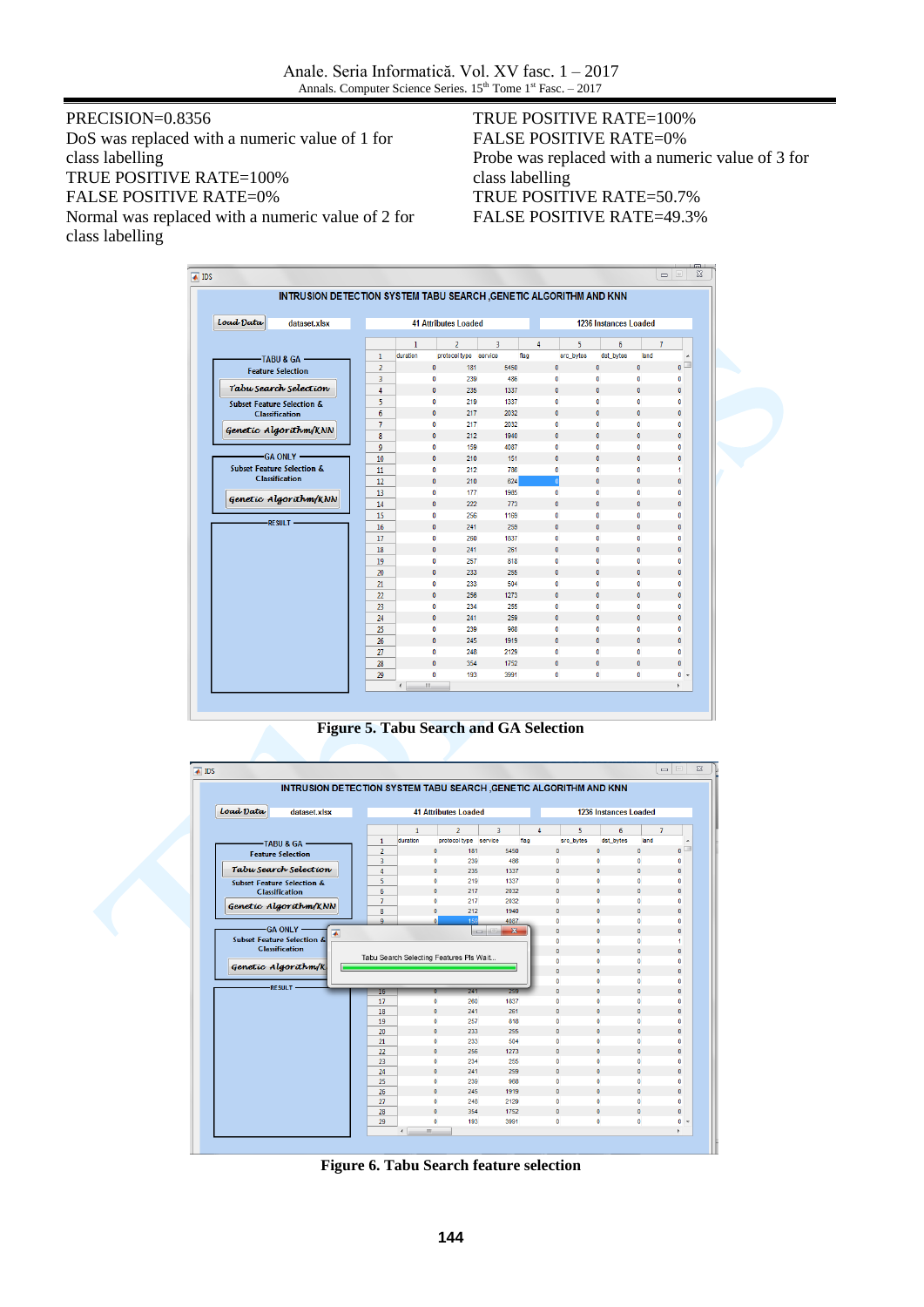Anale. Seria Informatică. Vol. XV fasc. 1 – 2017 Annals. Computer Science Series. 15<sup>th</sup> Tome 1<sup>st</sup> Fasc. – 2017

|                |                       |                               |                |                |                      |                       | TABU SEARCH SELECTION AND GENETIC ALGORITHM SUBSET SELECTION               |  |
|----------------|-----------------------|-------------------------------|----------------|----------------|----------------------|-----------------------|----------------------------------------------------------------------------|--|
|                |                       | <b>10 Attributes Selected</b> |                |                |                      | 1236 Instances Loaded |                                                                            |  |
| 1              | protocol_type service |                               |                |                |                      |                       | num_outbou is_host_login same_srv_r diff_srv_rate srv_diff_hos dst_host_ ^ |  |
| $\overline{2}$ | 181                   | 5450                          | 8              | 8              | $\overline{9}$       | $\overline{9}$        | $\mathbf{1}$                                                               |  |
| 3              | 239                   | 486                           | 8              | 8              | 19                   | 19                    | 1                                                                          |  |
| $\overline{4}$ | 235                   | 1337                          | 8              | 8              | 29                   | 29                    | $\mathbf{1}$                                                               |  |
| 5              | 219                   | 1337                          | 6              | 6              | 39                   | 39                    | 1                                                                          |  |
| 6              | 217                   | 2032                          | 6              | 6              | 49                   | 49                    | $\mathbf{1}$                                                               |  |
| $\overline{7}$ | 217                   | 2032                          | 6              | 6              | 59                   | 59                    | 1                                                                          |  |
| 8              | 212                   | 1940                          | $\mathbf{1}$   | $\overline{2}$ | $\blacktriangleleft$ | 69                    | 1                                                                          |  |
| 9              | 159                   | 4087                          | 5              | 5              | 11                   | 79                    | $\mathbf{1}$                                                               |  |
| 10             | 210                   | 151                           | 8              | 8              | 8                    | 89                    | $\mathbf{1}$                                                               |  |
| 11             | 212                   | 786                           | 8              | 8              | 8                    | 99                    | $\mathbf{1}$                                                               |  |
| 12             | 210                   | 624                           | 18             | 18             | 18                   | 109                   | $\mathbf{1}$                                                               |  |
| 13             | 177                   | 1985                          | $\mathbf{1}$   | $\mathbf{1}$   | 28                   | 119                   | 1                                                                          |  |
| 14             | 222                   | 773                           | 11             | 11             | 38                   | 129                   | 1                                                                          |  |
| 15             | 256                   | 1169                          | 4              | 4              | $\overline{4}$       | 139                   | 1                                                                          |  |
| 16             | 241                   | 259                           | $\mathbf{1}$   | $\mathbf{1}$   | 14                   | 149                   | $\mathbf{1}$                                                               |  |
| 17             | 260                   | 1837                          | 11             | 11             | 24                   | 159                   | 1                                                                          |  |
| 18             | 241                   | 261                           | $\overline{2}$ | $\overline{2}$ | 34                   | 169                   | $\mathbf{1}$                                                               |  |
| 19             | 257                   | 818                           | 12             | 12             | 44                   | 179                   | 1                                                                          |  |
| 20             | 233                   | 255                           | $\overline{2}$ | 8              | 54                   | 189                   | $\mathbf{1}$                                                               |  |
| 21             | 233                   | 504                           | $\overline{7}$ | 7              | 64                   | 199                   | 1                                                                          |  |
| 22             | 256                   | 1273                          | 17             | 17             | 74                   | 209                   | 1                                                                          |  |
| 23             | 234                   | 255                           | 5              | 5              | 84                   | 219                   | $\mathbf{1}$                                                               |  |
| 24             | 241                   | 259                           | 12             | 12             | 94                   | 229                   | $\mathbf{1}$                                                               |  |
| 25             | 239                   | 968                           | 3              | 3              | 3                    | 239                   | 1                                                                          |  |
| 26             | 245                   | 1919                          | 13             | 13             | 13                   | 249                   | $\mathbf{1}$                                                               |  |
| 27             | 248                   | 2129                          | 23             | 23             | 23                   | 255                   | $\mathbf{1}$                                                               |  |
| 28             | 354                   | 1752                          | $\overline{2}$ | $\overline{2}$ | 5                    | 255                   | $\mathbf{1}$                                                               |  |
| 29             | 193                   | 3991                          | 1              | $\mathbf{1}$   | 1                    | 255                   | $\mathbf{1}$                                                               |  |

**Figure 7. Genetic Subset feature and KNN Classification**



**Figure 8. Tabu Search and KNN Selection**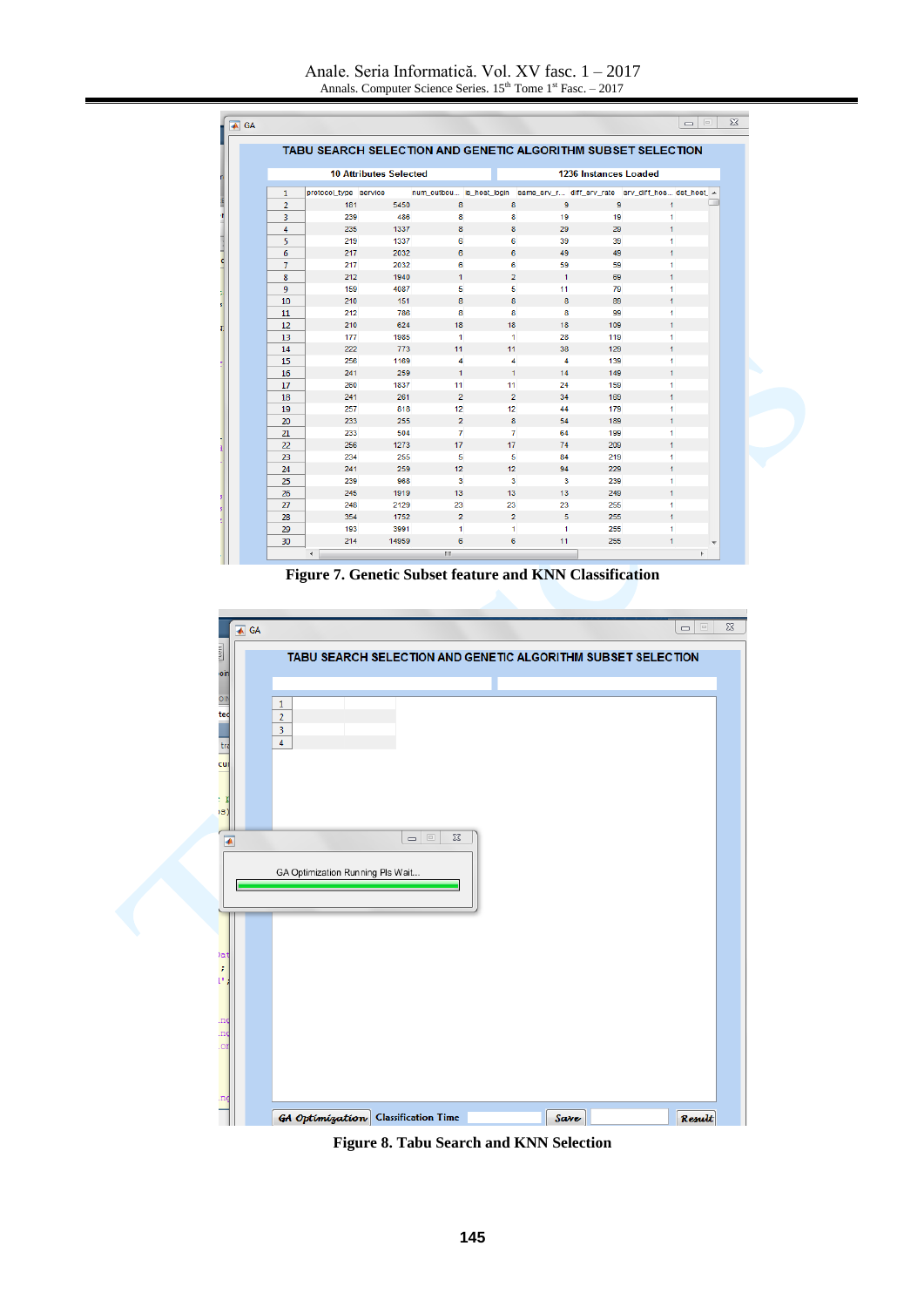

**Figure 9. Confusion Matrix for KNN**

(f) Figure 10 shows the hybridization of KNN with the Genetic algorithm by creating a fitness function handle that calls KNN classification algorithm so as to minimize the classification error from the KNN.

(g) The phase illustrates feature selection with Genetic Algorithm as illustrated in Figure 11.

(h) The total number of fifteen relevant and optimal features selected by the Genetic Algorithm. The results of the selected features is shown in figure 12 (i)Figure 13 shows the generation of fitness value with GA (variation between the best fitness and mean fitness).

(j) This stage shows result of the GA for feature selection and the hybridized KNN. The confusion matrix illustrates the prediction of the class based on the three class label is shown figure 14.

### **% OF correctly classified=77.17% % OF incorrectly classified=28.83% TRUE POSITVE RATE=0.7117 FALSE NEGATIVE RATE=0.2883 RECALL=0.6205 PRECISION=0.7117**

k) Receive operating characteristic is indicated in figure 15.

(l) Comparative Analysis of Tabu Search, Hybridized Genetic Algorithm and KNN.

A comparative analysis was done using the classification time, attribute selected, classification accuracy and misclassification accuracy to evaluate the efficiency of the two states. The tabu search when combined with the genetic algorithm gave a more reduced features than the Genetic Algorithm only. A total number of 10 features were selected when the dataset was passed into tabu and GA for subset feature selection, while for Genetic Algorithm only total features of fifteen were selected. The combination of tabu search and GA also gave a better classification accuracy than the optimization of Genetic Algorithm only. A classification accuracy of 83.56% to 77.17% and misclassification accuracy of 16.44 % to 28.83% as illustrated in Table 1.

| Load Data | dataset.xlsx                          |                |              |              | <b>41 Attributes Loaded</b> |   |      |                |                 | 1236 Instances Loaded |                |
|-----------|---------------------------------------|----------------|--------------|--------------|-----------------------------|---|------|----------------|-----------------|-----------------------|----------------|
|           |                                       |                | $\mathbf{1}$ |              | $\overline{2}$              | 3 |      | $\overline{4}$ | 5               | 6                     | $\overline{1}$ |
|           | -TABU & GA -                          | $\mathbf{1}$   | duration     |              | protocol type service       |   | flag |                | src_bytes       | dst_bytes             | land           |
|           | <b>Feature Selection</b>              | $\overline{2}$ |              | $\pmb{0}$    | 181                         |   | 5450 |                | $\mathbf 0$     | $\pmb{0}$             | 0              |
|           |                                       | 3              |              | $\bf{0}$     | 239                         |   | 486  |                | 0               | 0                     | 0              |
|           | Tabu Search Selection                 | 4              |              | $\mathbf{0}$ | 235                         |   | 1337 |                | $\mathbf{0}$    | $\mathbf{0}$          | $\overline{0}$ |
|           | <b>Subset Feature Selection &amp;</b> | 5              |              | $\pmb{0}$    | 219                         |   | 1337 |                | $\mathbf 0$     | $\bullet$             | o              |
|           | <b>Classification</b>                 | 6              |              | $\pmb{0}$    | 217                         |   | 2032 |                | $\mathbf 0$     | $\mathbf{0}$          | 0              |
|           | Genetic Algorithm/KNN                 | $\overline{7}$ |              | $\pmb{0}$    | 217                         |   | 2032 |                | $\pmb{0}$       | 0                     | 0              |
|           |                                       | 8              |              | $\mathbf{0}$ | 212                         |   | 1940 |                | $\bf{0}$        | $\mathbf{0}$          | $\bullet$      |
|           |                                       | 9              |              | $\bf{0}$     | 159                         |   | 4087 |                | $\mathbf 0$     | $\bf{0}$              | 0              |
|           | -GA ONLY -                            | 10             |              | $\pmb{0}$    | 210                         |   | 151  |                | 0               | $\mathbf 0$           | 0              |
|           | <b>Subset Feature Selection &amp;</b> | 11             |              | $\mathbf 0$  | 212                         |   | 786  |                | $\circ$         | $\mathbf 0$           | 0              |
|           | <b>Classification</b>                 | 12             |              | $\mathbf{0}$ | 210                         |   | 624  |                | $\vert 0 \vert$ | $\mathbf{0}$          | $\overline{0}$ |
|           | Genetic Algorithm/KNN                 | 13             |              | $\mathbf{0}$ | 177                         |   | 1985 |                | $\mathbf{0}$    | $\bf{0}$              | $\mathbf{0}$   |
|           |                                       | 14             |              | $\mathbf{0}$ | 222                         |   | 773  |                | $\pmb{0}$       | $\mathbf{0}$          | $\overline{0}$ |
|           |                                       | 15             |              | $\circ$      | 256                         |   | 1169 |                | 0               | $\bullet$             | 0              |
|           | <b>RESULT-</b>                        | 16             |              | $\pmb{0}$    | 241                         |   | 259  |                | $\mathbf{0}$    | $\mathbf{0}$          | $\overline{0}$ |
|           |                                       | 17             |              | $\bf{0}$     | 260                         |   | 1837 |                | 0               | 0                     | 0              |
|           |                                       | 18             |              | $\mathbf{0}$ | 241                         |   | 261  |                | $\pmb{0}$       | $\mathbf{0}$          | $\bullet$      |
|           |                                       | 19             |              | $\pmb{0}$    | 257                         |   | 818  |                | $\mathbf 0$     | $\bullet$             | o              |
|           |                                       | 20             |              | $\pmb{0}$    | 233                         |   | 255  |                | $\pmb{0}$       | $\pmb{0}$             | 0              |
|           |                                       | 21             |              | $\bf{0}$     | 233                         |   | 504  |                | $\pmb{0}$       | 0                     | 0              |
|           |                                       | 22             |              | $\mathbf{0}$ | 256                         |   | 1273 |                | $\pmb{0}$       | $\mathbf{0}$          | $\mathbf{0}$   |
|           |                                       | 23             |              | $\pmb{0}$    | 234                         |   | 255  |                | 0               | $\mathbf 0$           | 0              |
|           |                                       | 24             |              | $\pmb{0}$    | 241                         |   | 259  |                | $\mathbf 0$     | $\pmb{0}$             | $\bullet$      |
|           |                                       | 25             |              | $\circ$      | 239                         |   | 968  |                | 0               | $\bullet$             | 0              |
|           |                                       | 26             |              | $\mathbf{0}$ | 245                         |   | 1919 |                | $\mathbf{0}$    | $\mathbf{0}$          | $\overline{0}$ |
|           |                                       | 27             |              | $\mathbf{0}$ | 248                         |   | 2129 |                | $\bf{0}$        | $\bf{0}$              | $\bf{0}$       |
|           |                                       | 28             |              | $\mathbf{0}$ | 354                         |   | 1752 |                | $\mathbf{0}$    | $\mathbf{0}$          | o              |
|           |                                       | 29             |              | $\circ$      | 193                         |   | 3991 |                | 0               | $\bullet$             | 0              |

**Figure 10. Genetic Algorithm and KNN classification**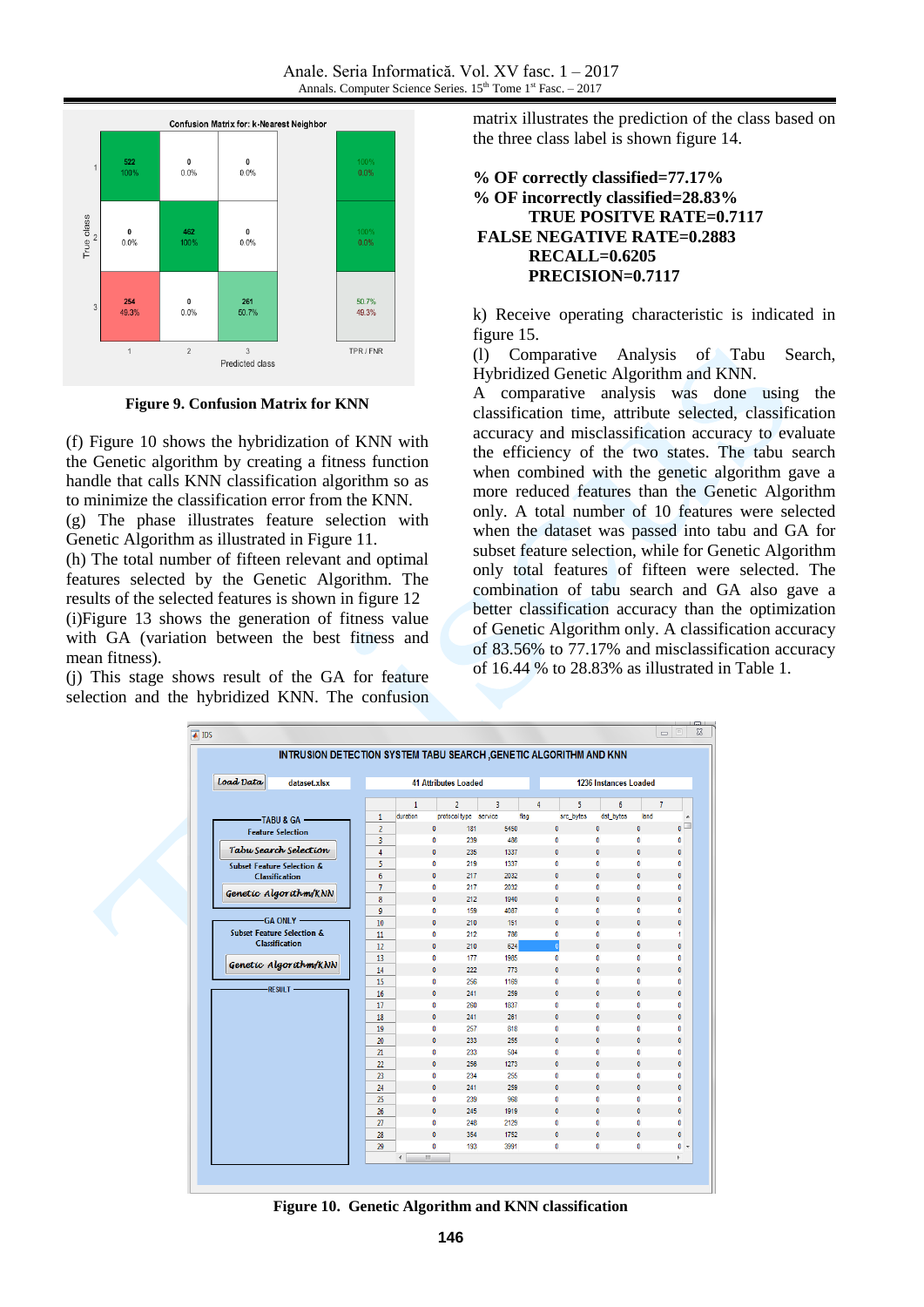| Load Data                                     | dataset.xlsx |                  |                                |              | <b>41 Attributes Loaded</b> |                                                               |      |                          | 1236 Instances Loaded |                  |                |                         |
|-----------------------------------------------|--------------|------------------|--------------------------------|--------------|-----------------------------|---------------------------------------------------------------|------|--------------------------|-----------------------|------------------|----------------|-------------------------|
|                                               |              |                  | 1                              |              | $\overline{2}$              | 3                                                             | 4    |                          | 5                     | $\boldsymbol{6}$ | $\overline{7}$ |                         |
| -TABU & GA                                    |              | $\mathbf{1}$     | duration                       |              | protocol type service       |                                                               | flag | src_bytes                |                       | dst bytes        | land           | $\blacktriangle$        |
| <b>Feature Selection</b>                      |              | $\overline{2}$   |                                | 0            | 181                         | 5450                                                          |      | $\mathbf{0}$             | $\mathbf{0}$          |                  | $\pmb{0}$      | $\overline{\mathbf{0}}$ |
|                                               |              | 3                |                                | 0            | 239                         | 486                                                           |      | 0                        | 0                     |                  | 0              | 0                       |
| Tabu Search Selection                         |              | 4                |                                | 0            | 235                         | 1337                                                          |      | $\mathbf{0}$             | 0                     |                  | 0              | $\mathbf{0}$            |
| <b>Subset Feature Selection &amp;</b>         |              | 5                |                                | $\mathbf{0}$ | 219                         | 1337                                                          |      | $\mathbf{0}$             | $\mathbf{0}$          |                  | 0              | 0                       |
| <b>Classification</b>                         |              | $\boldsymbol{6}$ |                                | $\mathbf{0}$ | 217                         | 2032                                                          |      | $\mathbf{0}$             | $\mathbf{0}$          |                  | $\mathbf{0}$   | $\mathbf{0}$            |
| Genetic Algorithm/KNN                         |              | $\overline{1}$   |                                | $\mathbf{0}$ | 217                         | 2032                                                          |      | $\mathbf 0$              | $\mathbf{0}$          |                  | 0              | 0                       |
|                                               |              | 8                |                                | $\mathbf{0}$ | 212                         | 1940                                                          |      | $\mathbf{0}$             | $\mathbf{0}$          |                  | $\mathbf{0}$   | 0                       |
|                                               |              | 9                |                                | 0            | 159                         | 4087                                                          |      | $\pmb{0}$                | $\pmb{0}$             |                  | 0              | 0                       |
| -GA ONLY -                                    |              |                  |                                |              |                             | ana.<br>$\Sigma$<br>$\boxed{\square}$<br>$\qquad \qquad \Box$ |      | $\mathbf{0}$             | 0                     |                  | $\mathbf{0}$   | 0                       |
| <b>Subset Feature Selection &amp;</b>         | ₩            |                  |                                |              |                             |                                                               |      | $\bf{0}$                 | 0                     |                  | 0              | 1                       |
| <b>Classification</b><br>Genetic Algorithm/Kl |              |                  |                                |              |                             |                                                               |      | 0                        | 0                     |                  | 0              | 0                       |
|                                               |              |                  | GA Selecting Features Pls Wait |              |                             |                                                               |      | 0                        | 0                     |                  | 0              | 0                       |
|                                               |              |                  |                                |              |                             |                                                               |      | 0                        | 0                     |                  | $\mathbf{0}$   | $\mathbf{0}$            |
| <b>RESULT</b>                                 |              |                  |                                |              |                             |                                                               |      | 0                        | 0                     |                  | 0              | 0                       |
|                                               |              |                  |                                |              |                             |                                                               |      | $\mathbf{0}$             | $\mathbf{0}$          |                  | $\mathbf{0}$   | $\mathbf{0}$            |
|                                               |              | 17               |                                | 0            | 260                         | 1837                                                          |      | 0                        | $\pmb{0}$             |                  | 0              | 0                       |
|                                               |              | 18               |                                | $\pmb{0}$    | 241                         | 261                                                           |      | $\mathbf 0$              | $\pmb{0}$             |                  | $\mathbf{0}$   | 0                       |
|                                               |              | 19               |                                | 0            | 257                         | 818                                                           |      | $\pmb{0}$                | 0                     |                  | 0              | 0                       |
|                                               |              | 20               |                                | 0            | 233                         | 255                                                           |      | 0                        | $\pmb{0}$             |                  | 0              | 0                       |
|                                               |              | 21               |                                | 0            | 233                         | 504                                                           |      | 0                        | 0                     |                  | 0              | 0                       |
|                                               |              | 22               |                                | 0            | 256                         | 1273                                                          |      | 0                        | 0                     |                  | 0              | 0                       |
|                                               |              | 23               |                                | 0            | 234                         | 255                                                           |      | 0                        | 0                     |                  | 0              | 0                       |
|                                               |              | 24               |                                | $\bf{0}$     | 241                         | 259                                                           |      | $\mathbf{0}$             | $\mathbf{0}$          |                  | $\mathbf{0}$   | $\mathbf{0}$            |
|                                               |              | 25               |                                | 0            | 239                         | 968                                                           |      | 0<br>$\mathbf{0}$        | 0<br>$\mathbf{0}$     |                  | 0              | 0                       |
|                                               |              | 26               |                                | $\bf{0}$     | 245                         | 1919                                                          |      |                          |                       |                  | $\mathbf{0}$   | 0                       |
|                                               |              | 27               |                                | 0            | 248                         | 2129                                                          |      | $\mathbf 0$<br>$\pmb{0}$ | 0<br>$\pmb{0}$        |                  | 0              | 0                       |
|                                               |              | 28               |                                | $\bf{0}$     | 354                         | 1752                                                          |      |                          | 0                     |                  | 0<br>0         | 0                       |
|                                               |              | 29               |                                | 0            | 193                         | 3991                                                          |      | 0                        |                       |                  |                | $0 +$                   |

**Figure 11. Feature selection with Genetic Algorithm**

|                | <b>15 Attributes Loaded</b> |       |                                                                            |                 |                         | <b>1236 Instances Loaded</b> |              |   |
|----------------|-----------------------------|-------|----------------------------------------------------------------------------|-----------------|-------------------------|------------------------------|--------------|---|
| $\mathbf{1}$   | protocol_type service       |       | num_outbou is_host_login same_srv_r diff srv_rate srv_diff_hos dst_host_ A |                 |                         |                              |              |   |
| $\overline{2}$ | 181                         | 5450  | 8                                                                          | 8               | $\overline{9}$          | 9                            | $\mathbf{1}$ |   |
| 3              | 239                         | 486   | 8                                                                          | 8               | 19                      | 19                           | 1            |   |
| 4              | 235                         | 1337  | 8                                                                          | 8               | 29                      | 29                           | $\mathbf{1}$ |   |
| 5              | 219                         | 1337  | 6                                                                          | 6               | 39                      | 39                           | 1            |   |
| 6              | 217                         | 2032  | 6                                                                          | 6               | 49                      | 49                           | 1            |   |
| $\overline{7}$ | 217                         | 2032  | 6                                                                          | 6               | 59                      | 59                           | $\mathbf{1}$ |   |
| 8              | 212                         | 1940  | $\mathbf{1}$                                                               | $\overline{2}$  | $\mathbf{1}$            | 69                           | 1            |   |
| 9              | 159                         | 4087  | 5                                                                          | 5               | 11                      | 79                           | $\mathbf{1}$ |   |
| 10             | 210                         | 151   | 8                                                                          | 8               | 8                       | 89                           | 1            |   |
| $11\,$         | 212                         | 786   | 8                                                                          | 8               | 8                       | 99                           | $\mathbf{1}$ |   |
| 12             | 210                         | 624   | 18                                                                         | 18              | 18                      | 109                          | 1            |   |
| 13             | 177                         | 1985  | 1                                                                          | $\mathbf{1}$    | 28                      | 119                          | 1            |   |
| 14             | 222                         | 773   | 11                                                                         | 11              | 38                      | 129                          | 1            |   |
| 15             | 256                         | 1169  | 4                                                                          | 4               | $\overline{4}$          | 139                          | 1            |   |
| 16             | 241                         | 259   | $\mathbf{1}$                                                               | $\mathbf{1}$    | 14                      | 149                          | $\mathbf{1}$ |   |
| 17             | 260                         | 1837  | 11                                                                         | 11              | 24                      | 159                          | $\mathbf{1}$ |   |
| 18             | 241                         | 261   | $\overline{2}$                                                             | $\overline{2}$  | 34                      | 169                          | 1            |   |
| 19             | 257                         | 818   | 12                                                                         | 12              | 44                      | 179                          | $\mathbf{1}$ |   |
| 20             | 233                         | 255   | $\overline{2}$                                                             | 8               | 54                      | 189                          | $\mathbf{1}$ |   |
| 21             | 233                         | 504   | $\overline{7}$                                                             | $\overline{7}$  | 64                      | 199                          | 1            |   |
| 22             | 256                         | 1273  | 17 <sub>1</sub>                                                            | 17 <sub>2</sub> | 74                      | 209                          | 1            |   |
| 23             | 234                         | 255   | 5                                                                          | 5               | 84                      | 219                          | 1            |   |
| 24             | 241                         | 259   | 12                                                                         | 12              | 94                      | 229                          | 1            |   |
| 25             | 239                         | 968   | $\overline{\mathbf{3}}$                                                    | 3               | $\overline{\mathbf{3}}$ | 239                          | 1            |   |
| 26             | 245                         | 1919  | 13 <sub>1</sub>                                                            | 13 <sup>°</sup> | 13                      | 249                          | 1            |   |
| 27             | 248                         | 2129  | 23                                                                         | 23              | 23                      | 255                          | 1            |   |
| 28             | 354                         | 1752  | $\overline{2}$                                                             | $\overline{2}$  | 5                       | 255                          | 1            |   |
| 29             | 193                         | 3991  | $\mathbf{1}$                                                               | $\mathbf{1}$    | $\mathbf{1}$            | 255                          | 1            |   |
| 30             | 214                         | 14959 | 6                                                                          | 6               | 11                      | 255                          | 1            | ٠ |
|                | $\blacktriangleleft$        | m.    |                                                                            |                 |                         |                              |              | þ |

**Figure 12. Selection of Features with Genetic Algorithm**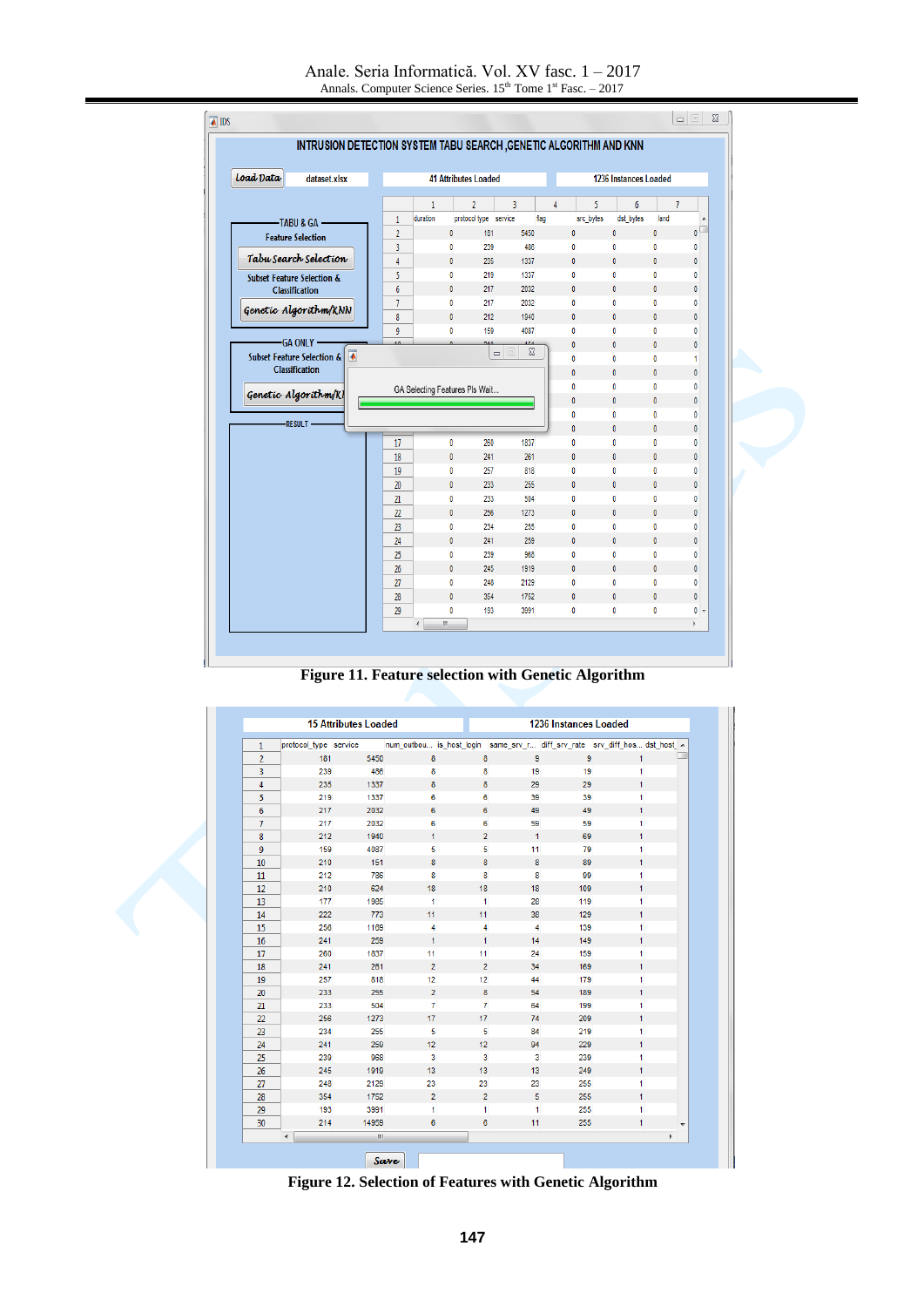Anale. Seria Informatică. Vol. XV fasc. 1 – 2017 Annals. Computer Science Series. 15<sup>th</sup> Tome 1<sup>st</sup> Fasc. - 2017



**Figure 13. Generation of Fitness Value with GA**



**Figure 14. Confusion Matrix of GA with KNN**

#### **10. CONCLUSION**

This paper presents a hybridized intrusion detection system that predicts network intrusion based on extracted data from standard intrusion detection dataset obtained from the KDD Cup 1999. The study compared the hybridization of Tabu search with GA and Genetic Algorithm only.

**Figure 15. ROC Curve for GA and KNN**

The proposed IDS system followed a data mining technique to select features so as to remove features with little or no predictive information from the dataset, this was carried out using combination of tabu search with GA and GA only. The first stage analysis presented a better result as tabu search was used to select features while the GA optimized the reduced dataset by tabu search to obtain a subset rather than GA only that was applied to select the discriminant features. The predictive accuracy was seen in hybridization of KNN with GA. The final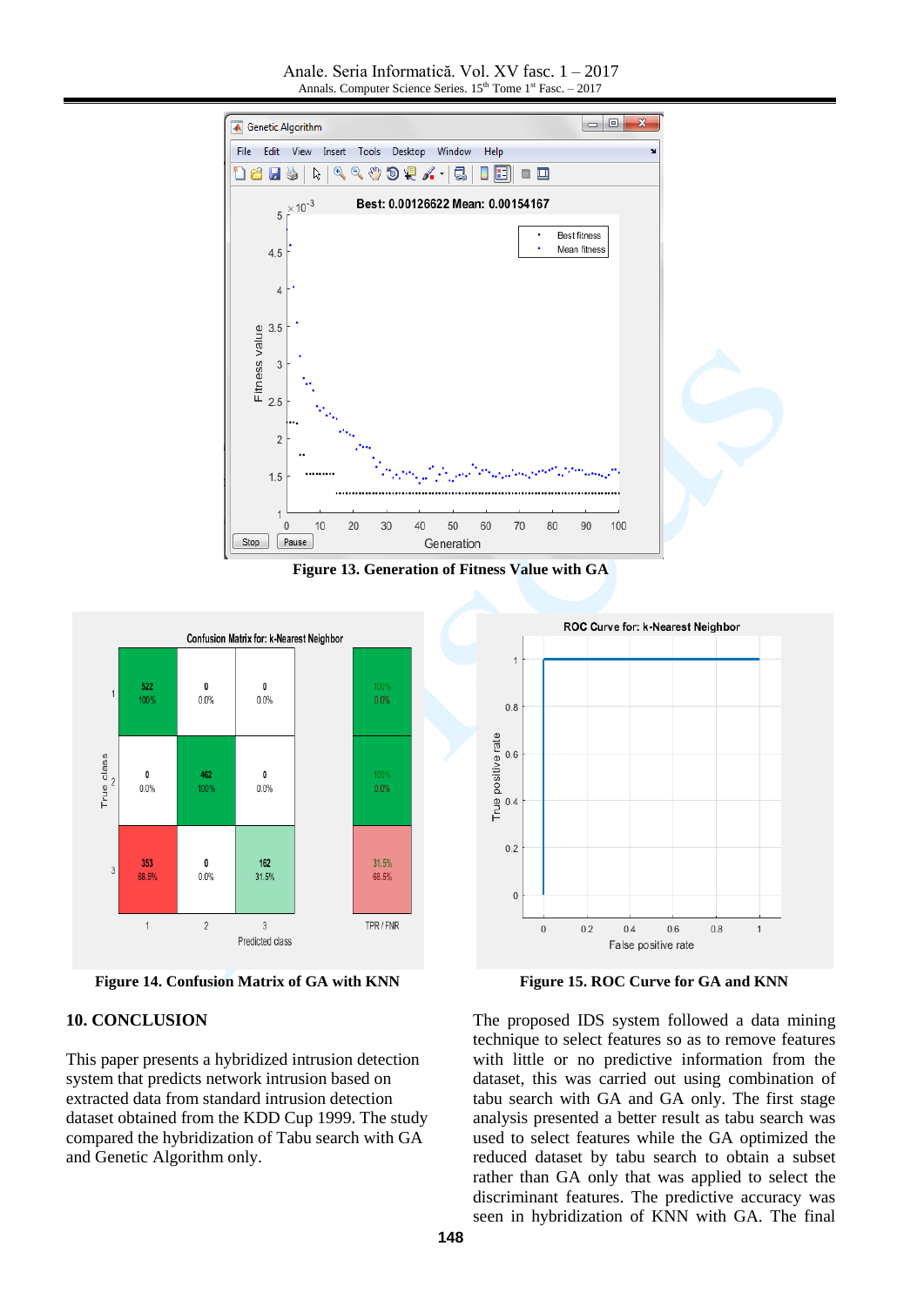classification accuracy showed that combination of tabu search and Genetic algorithm gave a better result than the using Genetic Algorithm only.

#### **Table 1. Comparative Analysis of Tabu, Genetic and Hybridized KNN**

| <b>Algorithm</b> | Time(s) | <b>Selected</b><br><b>Features</b> | Classifi-<br>cation<br>(%) | Misclassifi-<br>cation<br><b>Accuracy</b><br>(%) |  |  |
|------------------|---------|------------------------------------|----------------------------|--------------------------------------------------|--|--|
| Tabu             | 2.316s  | 10                                 | 83.56                      | 16.44                                            |  |  |
| Search &         |         |                                    |                            |                                                  |  |  |
| GA               |         |                                    |                            |                                                  |  |  |
| <b>GA Only</b>   | 2.544s  | 15                                 | 77.17                      | 28.83                                            |  |  |

### **REFERENCES**

- [Bij16] **M. Bijone** *A Survey on Secure Network : Intrusion Detection & Prevention Approaches*, Am. J. Inf. Syst., vol. 4, no. 3, pp. 69–88, 2016.
- [Deb00] **H. Debar** *An introduction to intrusion-detection systems*, Proc. Connect, pp. 1–18, 2000.
- [Dha13] **K.Dhangar** *A Proposed Intrusion Detection System*, vol. 65, no. 23, pp. 46–50, 2013.
- [DL12] **B. S. Dhak, S. Lade** *An Evolutionary Approach to Intrusion Detection System using Genetic Algorithm*, Int. J. Emerg. Technol. Adv. Eng., vol. 2, no. 12, pp. 632–637, 2012.
- [DM15] **M. Durairaj, A. Manimaran** *A Study on Securing Cloud Environment from DDoS Attack to Preserve Data Availability*, Int. J. Sci. Technol., vol. 3, no. 2, pp. 63–72, 2015.
- [EN10] **T. Ehab, H. O. Nasereddin** *Using genetic algorithm in network security*, IJRRAS, vol. 5, no. 2, pp. 148–154, 2010.
- [GZA05] **R. H. Gong, M. Zulkernine, P. Abolmaesumi** - *A software implementation of a genetic algorithm based approach to network intrusion detection*, Sixth Int. Conf. Softw. Eng. Artif. Intell. Netw. Parallel/Distributed Comput. First ACIS Int. Work. Self-Assembling Wirel. Netw., pp. 246–253, 2005.
- [G+09] **P.García-Teodoro, J. Díaz-Verdejo, G. Maciá-Fernández, E. Vázquez** - *Anomaly-based network intrusion detection: Techniques, systems and challenges*, Comput. Secur., vol. 28, no. 1–2, pp. 18–28, 2009.
- [HMB12] **M. S. Hoque, A. Mukit, A. N. Bikas** *An Implementation of Intrusion Detection System Using Genetic Algorithm*, International J. Netw. Security Its #Appl., vol. 4, no. 2, pp. 109–120, 2012.
- [JG14] **M. L. Jadhav, P. C. M. Gaikwad** *Implementation of Intrusion Detection System using GA*, Int. J. Innov. Res. Electr. Intrusmentation Control Eng., vol. 2, no. 7, pp. 1733–1736, 2014.
- [KI10] **K. R. Karthikeyan, A. Indra** *Intrusion Detection Tools and Techniques –A Survey*, Int. J. Comput. Theory Eng., vol. 2, no. 6, pp. 901–906, 2010.
- [KV02] **R. A. Kemmerer, G. Vigna** *Intrusion detection: a brief history and overview*, Computer (Long. Beach. Calif)., vol. 35, no. 4, pp. 27–30, 2002.
- [KPJ12] **G.Kanagaraj, S. G. Ponnambalam, N. Jawahar** - *Trends in Intelligent Robotics, Automation, and Manufacturing*, Commun. Comput. Inf. Sci., vol. 330, no. February, pp. 491– 501, 2012.
- [K+13] **B. S. Kumar, T. C. Sekhara, P. Raju, M. Ratnakar, S. D. Baba, N. Sudhakar** - *Intrusion Detection System- Types and Prevention,* Int. J. Comput. Sci. Inf. Technol., vol. 4, no. 1, pp. 77–82, 2013.
- [Mus06] **A. R. Mushi** *Tabu Search Heuristic for University Course Timetabling Problem*, African J. Sci. Technol., vol. 7, no. 1, pp. 34–40, 2006.
- [MIS12] **A. B. Mohamed, N. B. Idris, B. Shanmugum** - *A Brief Introduction to Intrusion Detection System*, Commun. Comput. Inf. Sci., vol. 330, pp. 491– 501, 2012.